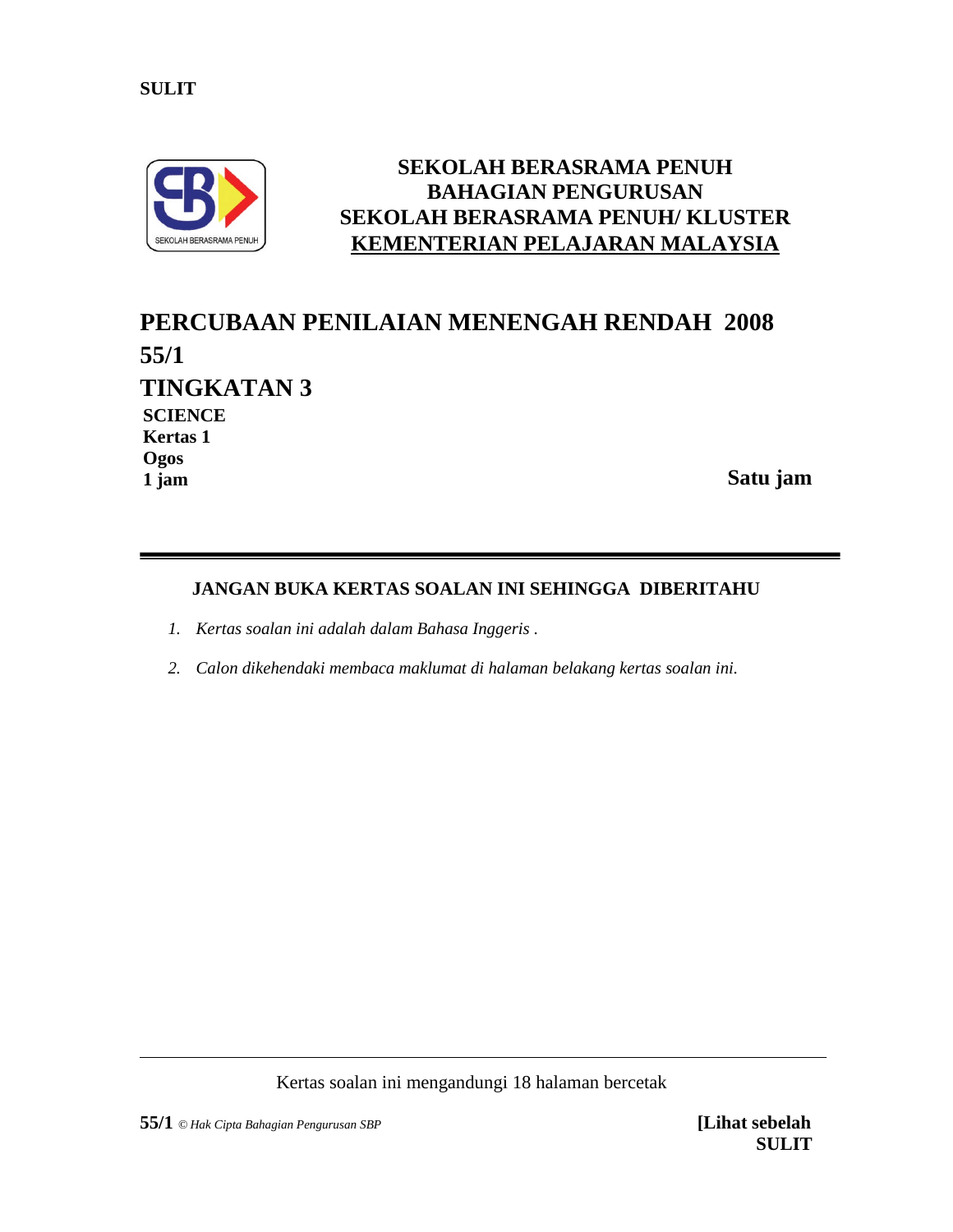**1** Diagram 1 shows the hazard symbol of substance **X**.



Diagram 1

What is the best way of handling substance **X**?

- **A** Keep in a lead container
- **B** Keep under the paraffin oil
- **C** Keep away from heat sources
- **D** Avoid contact with skin or eyes
- **2** The purpose of staining cells with iodine solution before observing them under a microscope is
	- **A** to kill the cells
	- **B** to see the cells clearly
	- **C** to stimulate the cells to move
	- **D** to increase the size of the cells
- **3** Diagram 2 shows the classification of matter.



Diagram 2

Which of the following is **true** about **X**?

- **A** Its particles move randomly.
- **B** It does not have a fixed shape.
- **C** It does not have a fixed volume.
- **D** Its particles are arranged very closely together.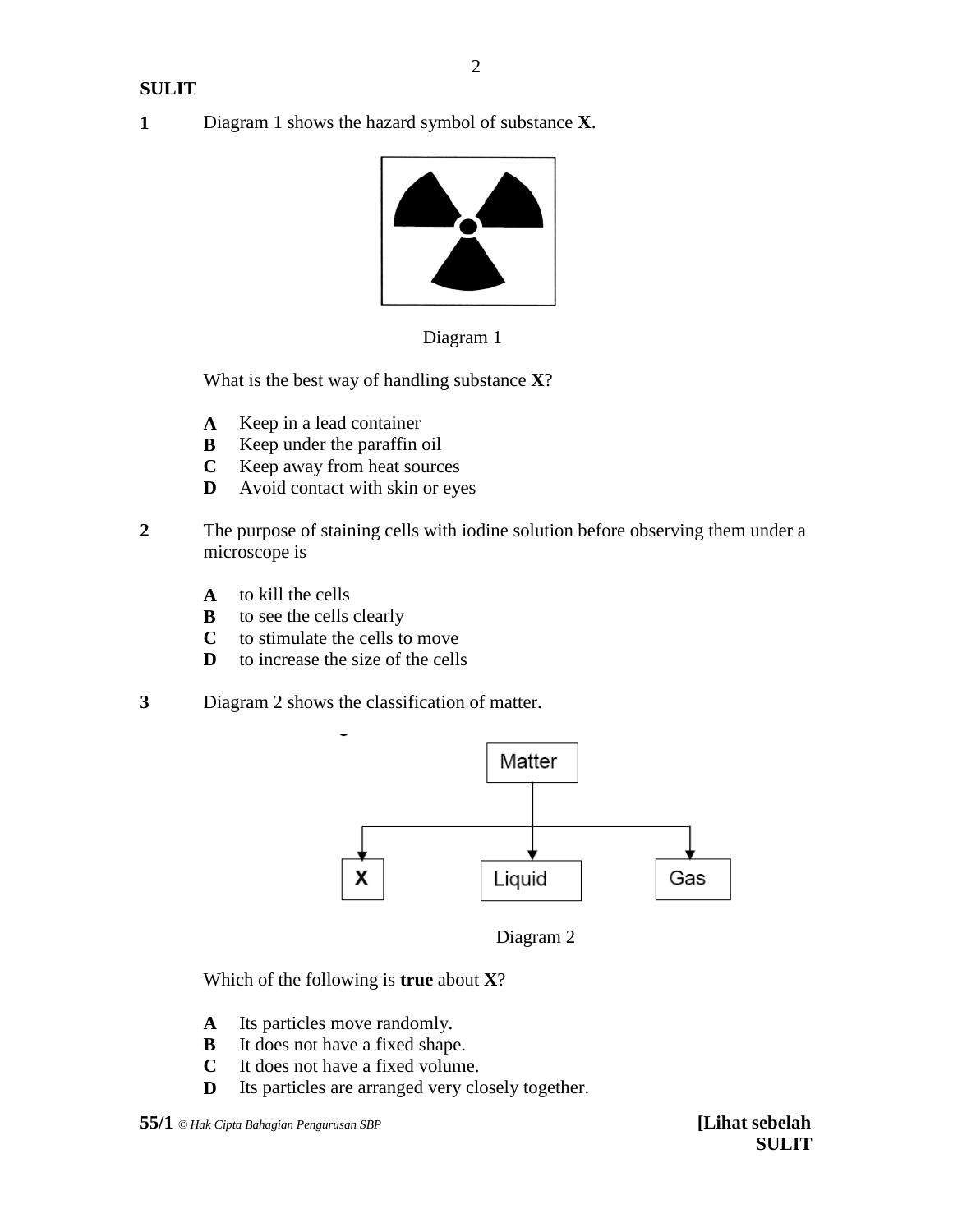|   | Metal              | <b>Use</b>                |
|---|--------------------|---------------------------|
|   | $\tau_{\text{in}}$ | Food containers           |
| B | Iron               | <b>Battery electrodes</b> |
|   | Copper             | Cooking utensils          |
|   | Aluminium          | Cutting glass and stone   |

# **4** Which of the following is paired **correctly?**

**5** Diagram 3 shows a set of apparatus in an experiment



Diagram 3

Hydrogen carbonate indicator changes from red to yellow when it reacts with gas **X**. What is gas **X**?

- **A** Oxygen
- **B** Sulphur<br>**C** Hydroge
- Hydrogen
- **D** Carbon dioxide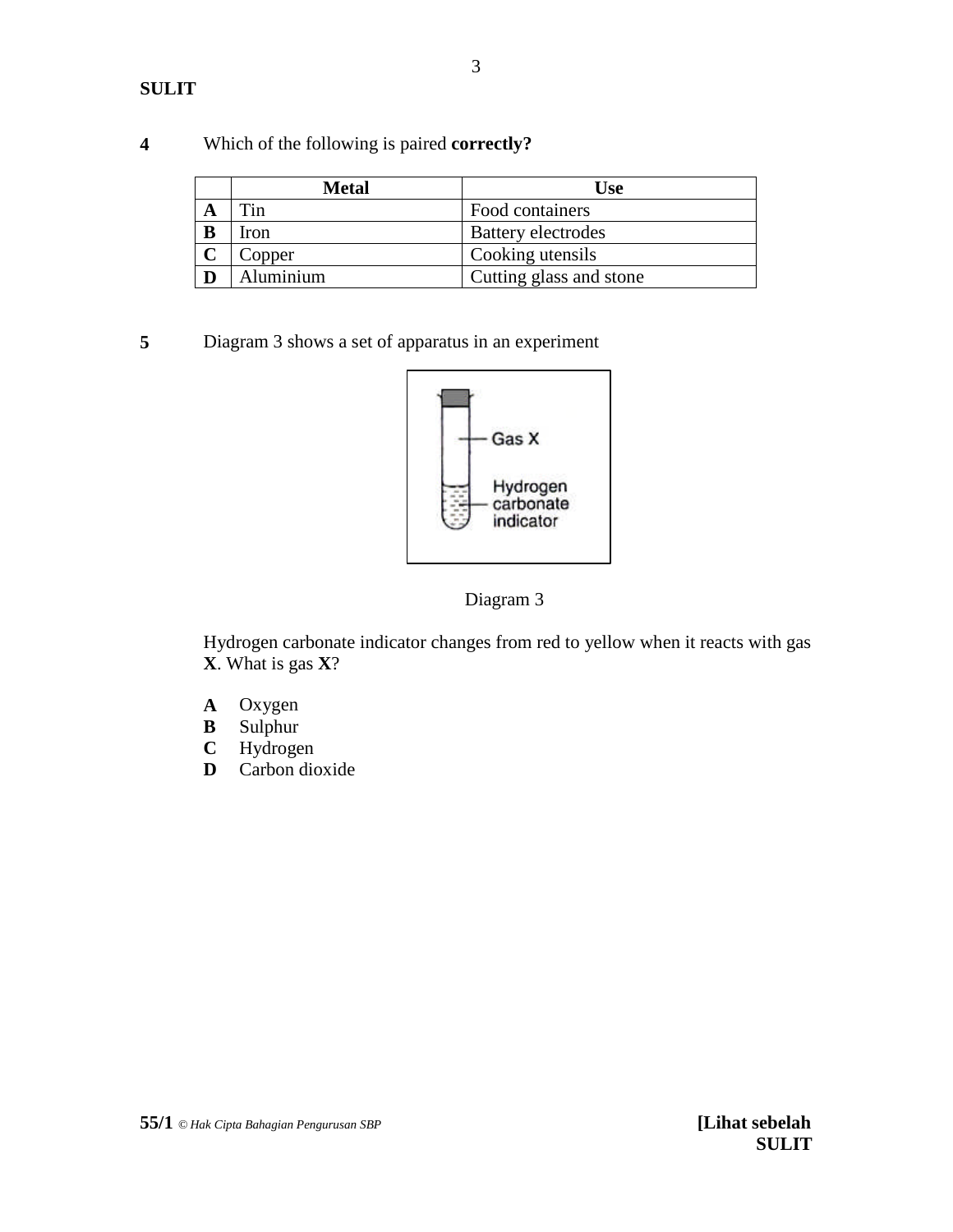**6** Diagram 4 shows a pendulum oscillating from **L** to **N** and back to **L** through **M**.





Which of the following statements is correct?

- **A** Potential energy at **L** is minimum
- **B** Potential energy at **N** is minimum
- **C** Potential energy at **M** is minimum
- **D** Kinetic energy at **L** and **N** is maximum
- **7** Diagram 5 shows an activity to compare the amount of heat in beakers **X** and **Y**.



Diagram 5

Which of the following statements about this activity is correct?

- **A** Beaker **X** shows a greater increase in temperature
- **B** Water in beaker **Y** has more heat content than water in beaker **X**
- **C** Water in beaker **X** has more heat content than water in beaker **Y**
- **D** The heat energy stored in water in beakers **X** and **Y** are the same.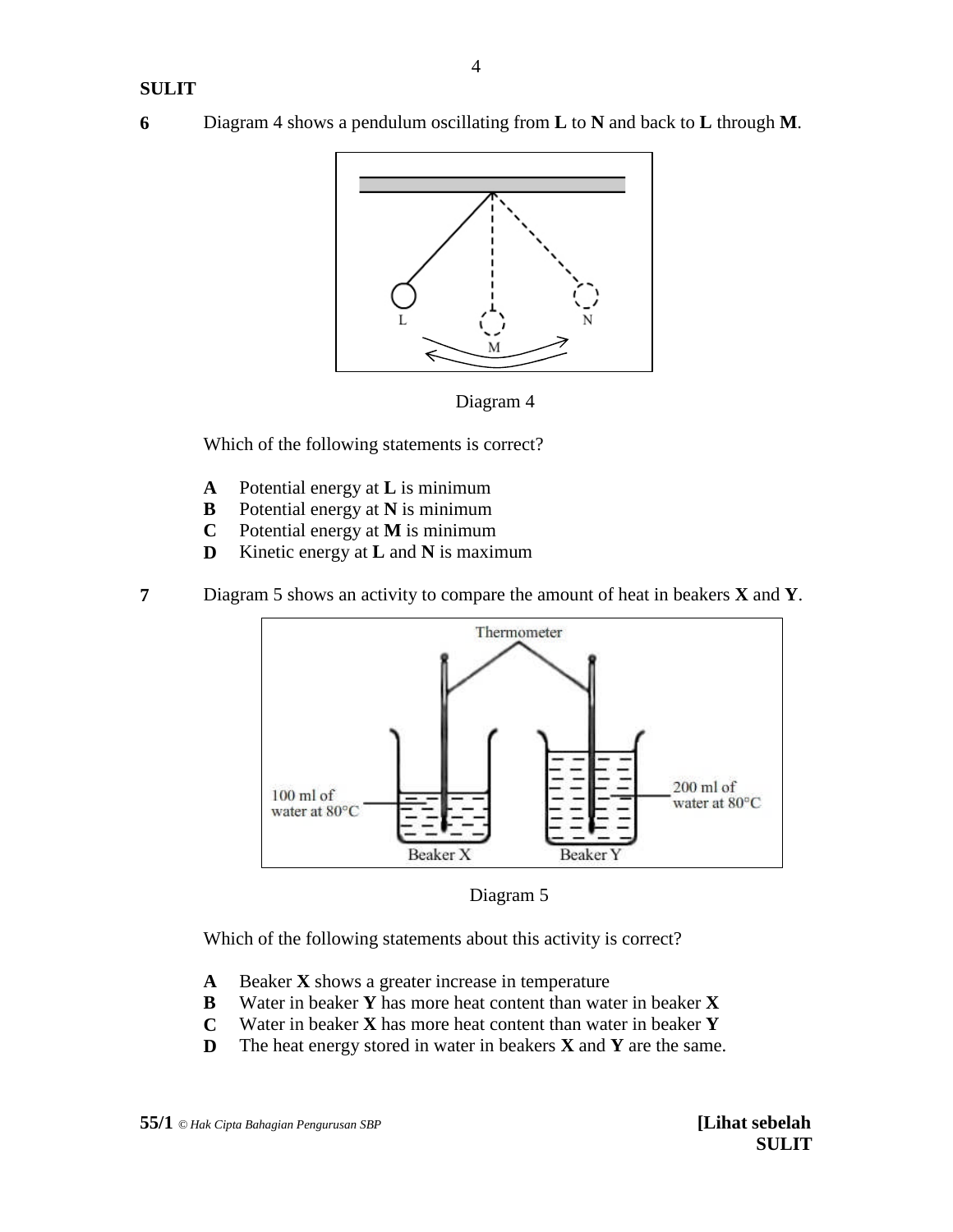#### **8** The inner wall of a hall is made of soft material so that

- **A** sound is reflected
- **B** echoes are produced
- **C** absorption of sound occurs
- **D** the pitch of the sound increases
- **9** Diagram 6 shows the human digestive system.



Diagram 6

The main function of the part labeled **X** is the

- **A** digestion of fats.
- **B** absorption of water.
- **C** absorption of amino acids.
- **D** digestion of carbohydrates.
- **10** Diagram 7 shows the apparatus set-up to study the absorption of digested food. After 30 minutes, a sample of water is taken and tested.





What is the result of the test?

- **A** A translucent mark on the filter paper is formed.
- **B** The sample turns dark blue when tested with iodine solution.
- **C** A brick-red precipitate is formed when the sample is tested with Millon's reagent.
- **D** A brick-red precipitate is formed when the sample is tested with Benedict's solution.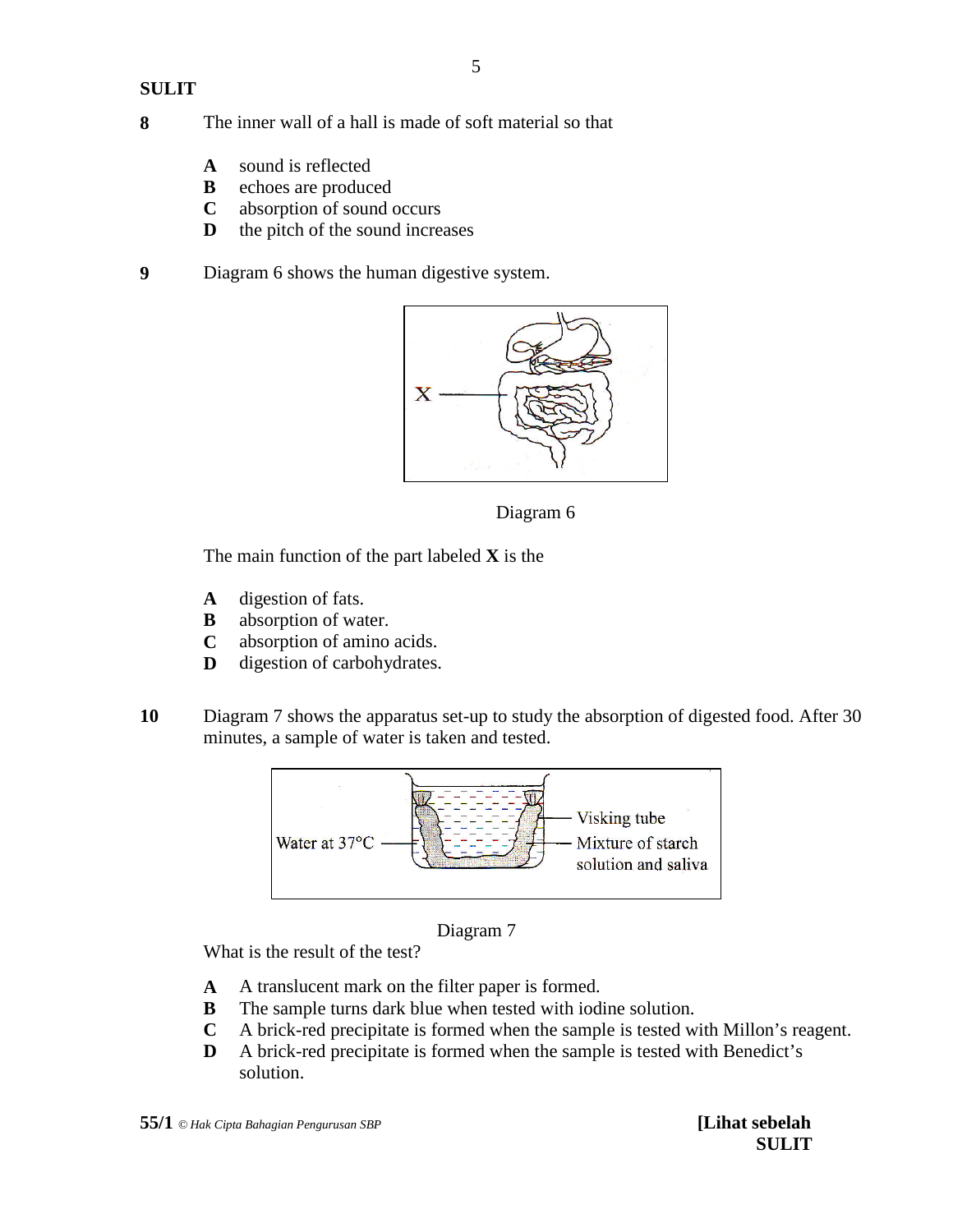- **11** Salmon, salamanders and snakes
	- **A** are reptiles
	- **B** are cold-blooded
	- **C** breathe through gills
	- **D** have dry scales on their bodies
- **12** Diagram 8 shows the structure of a leaf.



Diagram 8

Which of the following plants has the same leaf structure as shown above?

- **A** Chilli plant
- **B** Maize plant
- **C** Orchid plant
- **D** Coconut plant
- **13** Diagram 9 shows the Rafflesia which lives on the root of a woody plant.



Diagram 9

The Rafflesia is a parasite because it

- **A** provides food for the plant.
- **B** absorbs food from the root of the plant.
- **C** provides food for the plant while the plant protects it.
- **D** competes with the plant to get the same necessities to survive.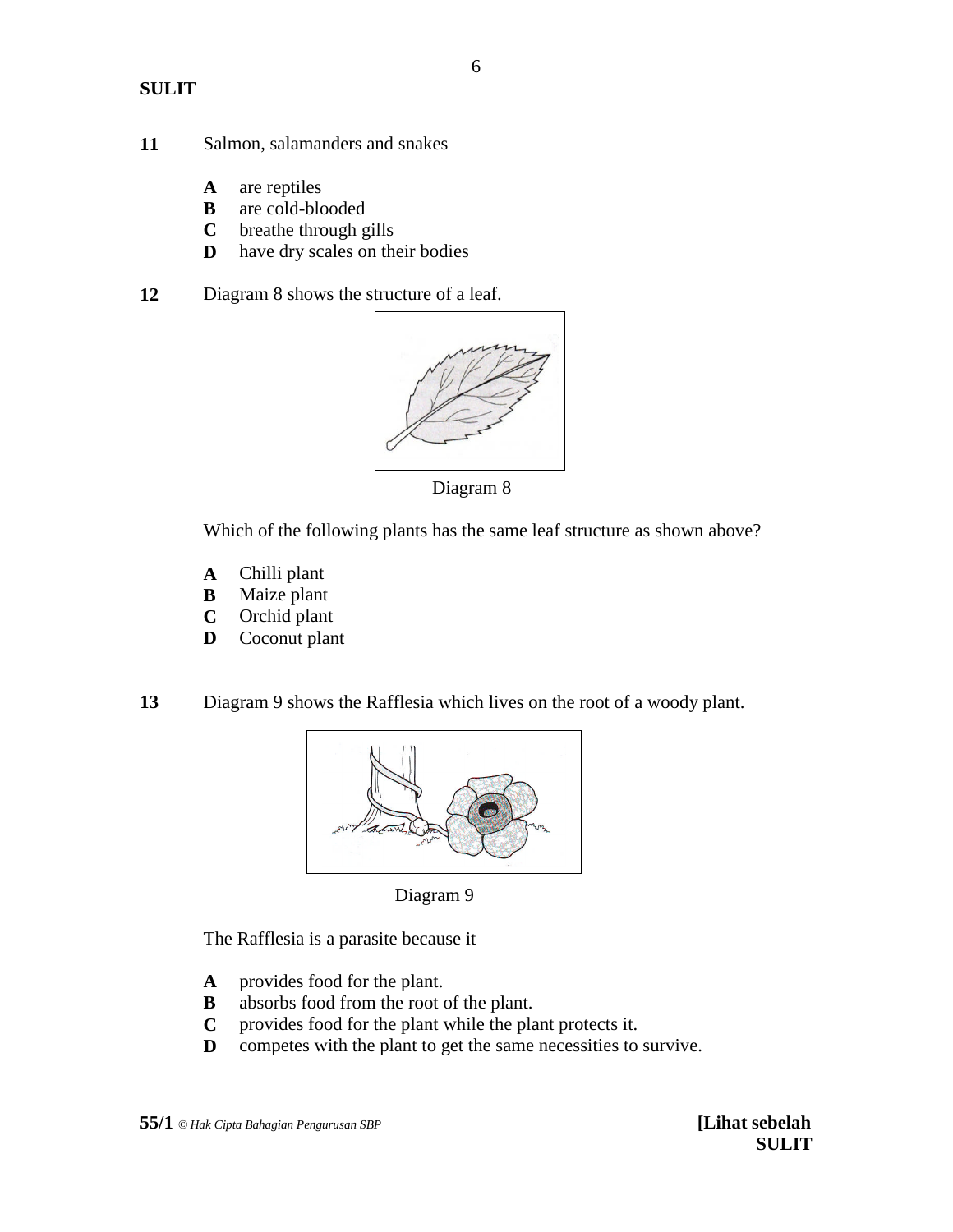- **A** Community  $\rightarrow$  population  $\rightarrow$  ecosystem
- **B** Ecosystem  $\rightarrow$  population  $\rightarrow$  community
- **C** Community  $\rightarrow$  ecosystem  $\rightarrow$  population
- **D** Population  $\rightarrow$  community  $\rightarrow$  ecosystem
- **15** Diagram 10 shows a beaker of water mixed with a lot of copper sulphate powder being stirred.



Diagram 10

Which of the following suggestions can make the remaining copper sulphate fully dissolve in the solution?

- P: Add more water to the solution
- Q: Apply heat to the solution
- R: Stir the water faster
- S: Add more copper sulphate to the solution
- **A** P and Q only
- **B** Q and R only
- **C** P, Q and R only
- **D** P, Q, R and S only
- **16 X** is used in water treatment plant to reduce the acidity of water. Which of the following correctly represents **X**?
	- **A** Alum
	- **B** Fluorine
	- **C** Slaked lime
	- **D** Chlorine water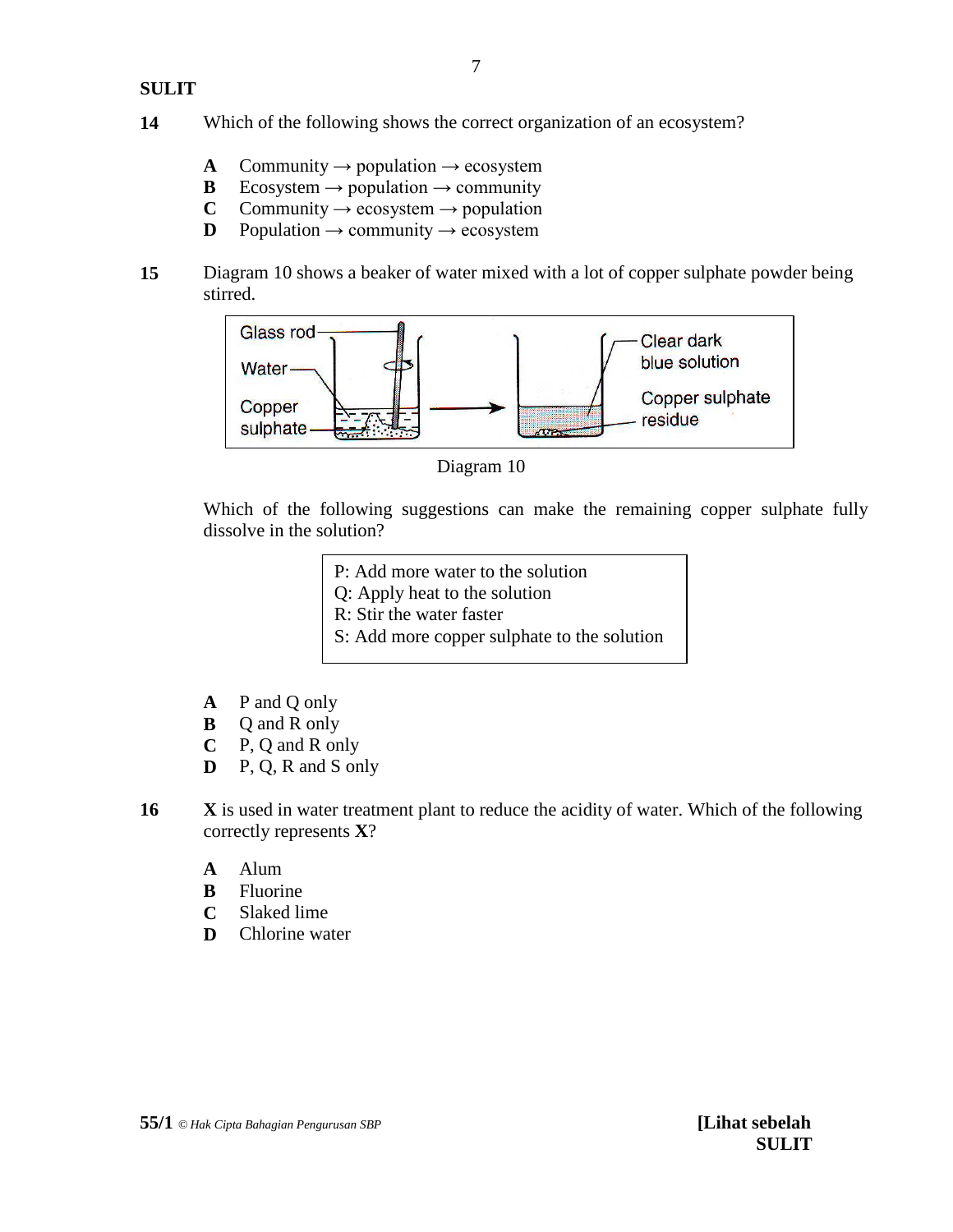**17** Diagram 11 shows the different levels of water when the piston is pulled up.



Diagram 11

Why does the water level at **P** rise when the piston is pulled up?

- **A** The air pressure at **X** is the same as the air pressure at **Y**.
- **B** The air pressure at **Z** is the same as the air pressure at **X**.
- **C** The air pressure at **Y** is higher than the air pressure at **X**.
- **D** The air pressure at **Z** is higher than the air pressure at **Y**
- **18** The pressure of a gas in a container increases when
	- **A** the gas changes to liquid
	- **B** the volume of the container is reduced
	- **C** the volume of the container is increased
	- **D** part of the gas is removed from the container
- **19** Diagram 12 shows a lift carried three passengers, each with a mass of 50kg, 60kg and 75kg respectively. The lift moved from ground floor to the top floor, through a vertical distance of 10m.



Diagram 12

Calculate the work done by the lift.  $(1kg=10N)$ 

**A** 185 J

- **B** 600 J
- **C** 1 850 J
- **D** 18 500 J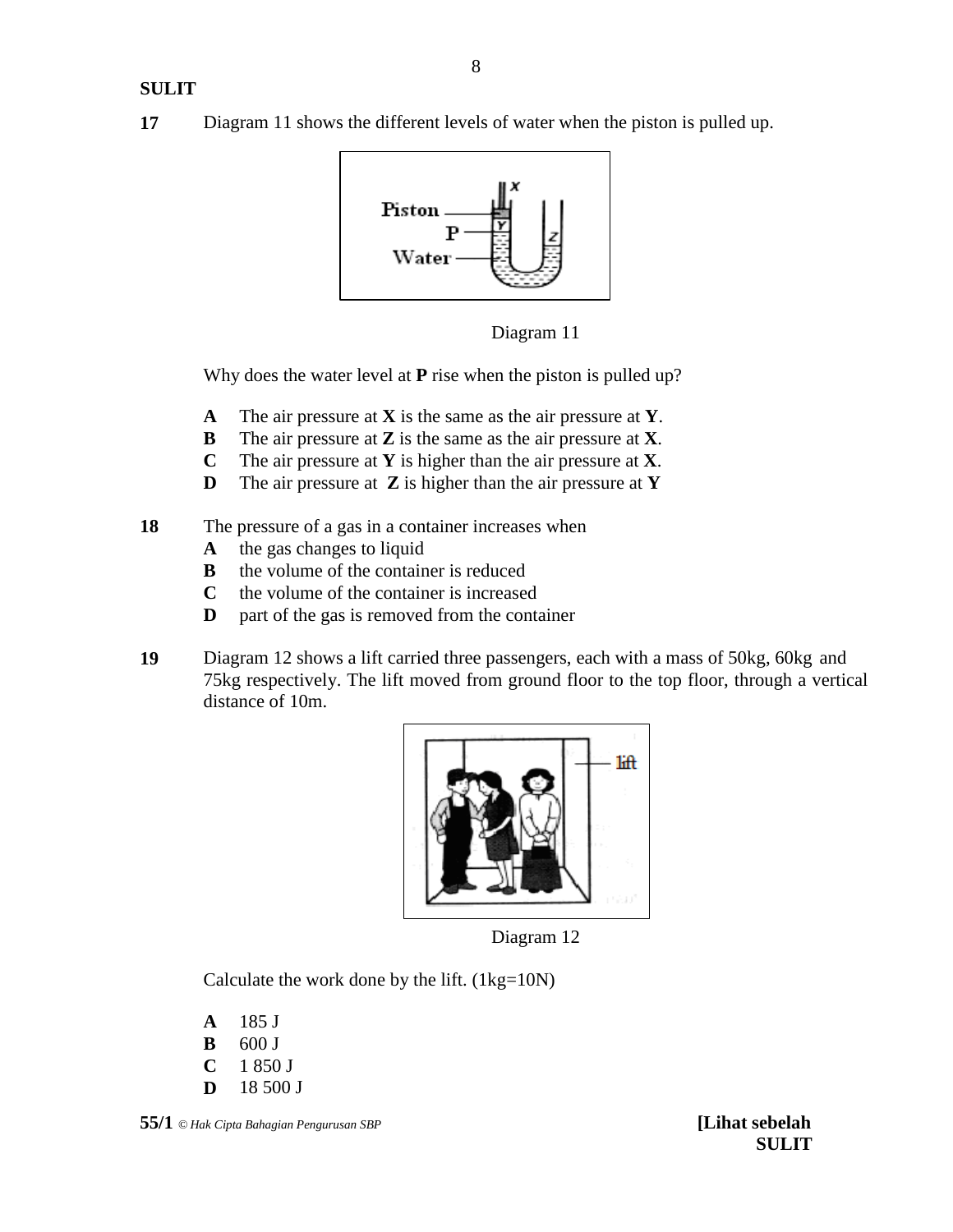- **20** Which of the following has the same unit as work?
	- **A** Mass
	- **B** Power
	- **C** Energy
	- **D** Gravity
- **21** Diagram 13 shows the classification of supporting systems in animals.





Which of the following animals can be represented by **X**?



- **22** Aquatic plants are able to float in water because they
	- **A** have large air spaces in their stems and leaves
	- **B** have wax-like coating on their stems and leaves
	- **C** produce a lot of oxygen which keeps them afloat
	- **D** have small leaves and thin stem to keep themselves afloat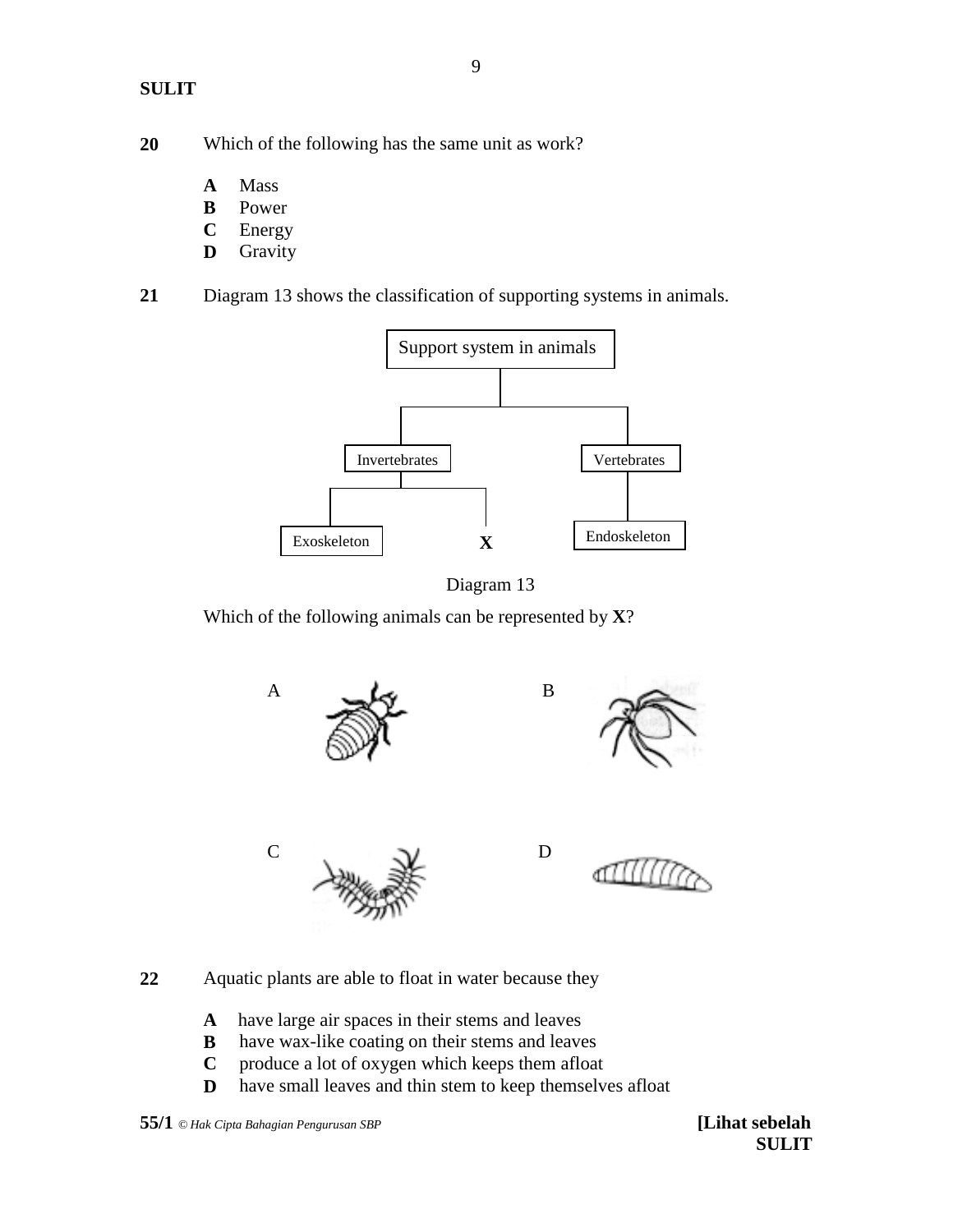- **23** Which of the following actions can increase stability?
	- **A** Lengthen the legs of stools
	- **B** Put heavy luggage on the roof of a bus
	- **C** Put small stones into an empty flower vase
	- **D** Put a ladder close to the wall while painting
- **24** Diagram 14 shows Fazli painting the wall of his house.



#### Diagram 14

Which of the following can make Fazli more stable?

- **A** Place wooden block W and a paint can on the floor
- **B** Place wooden block W in the middle of PQ and stand on it
- **C** Replace wooden block G and H with a taller wooden block
- **D** Move wooden block G towards P and wooden block H towards Q
- **25** Diagram 15 shows a lever.



Diagram 15

Which of the following devices is the example of the above lever?

- **A** Scissor
- **B** Ice Tong
- **C** Fishing rod
- **D** Wheelbarrow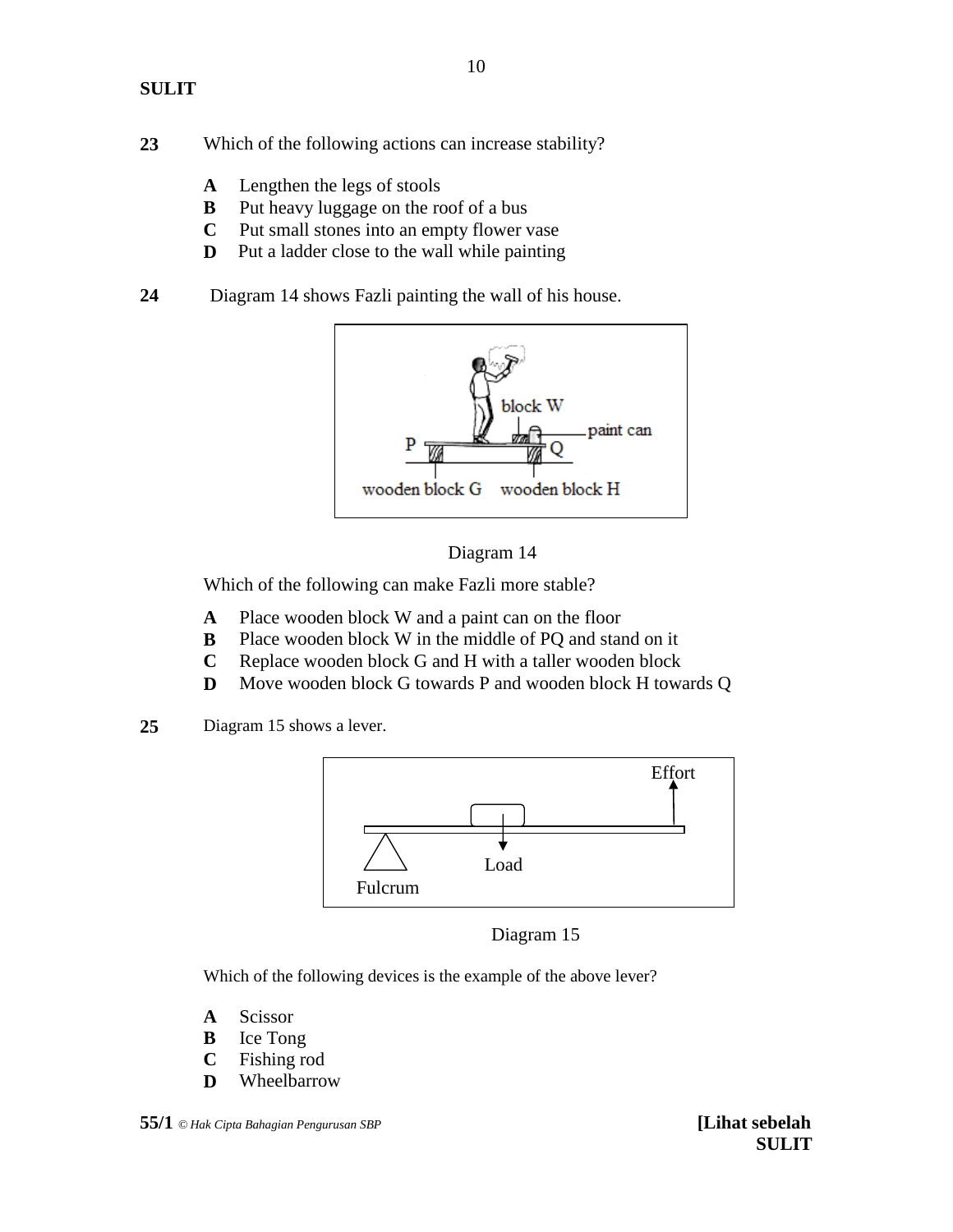**26** Diagram 16 shows the passage of air in the human respiratory system.



Diagram 16

What is the characteristic of X to increase the rate of oxygen diffusion?

- **A** Thick wall
- **B** Dry surface area
- **C** One cell thick wall
- **D** Surrounded by arteries
- **27** Diagram 17 shows a word equation of oxyhaemoglobin formation.





Which of the following is represented by **W**?

- **A** Oxygen
- **B** Hydrogen
- **C** Carbon dioxide
- **D** Carbon monoxide
- **28** Which statement is **TRUE** about oxygenated blood?
	- **A** Dark red in colour
	- **B** Bright red in colour
	- **C** Rich in carbon dioxide
	- **D** Carried by vein except pulmonary vein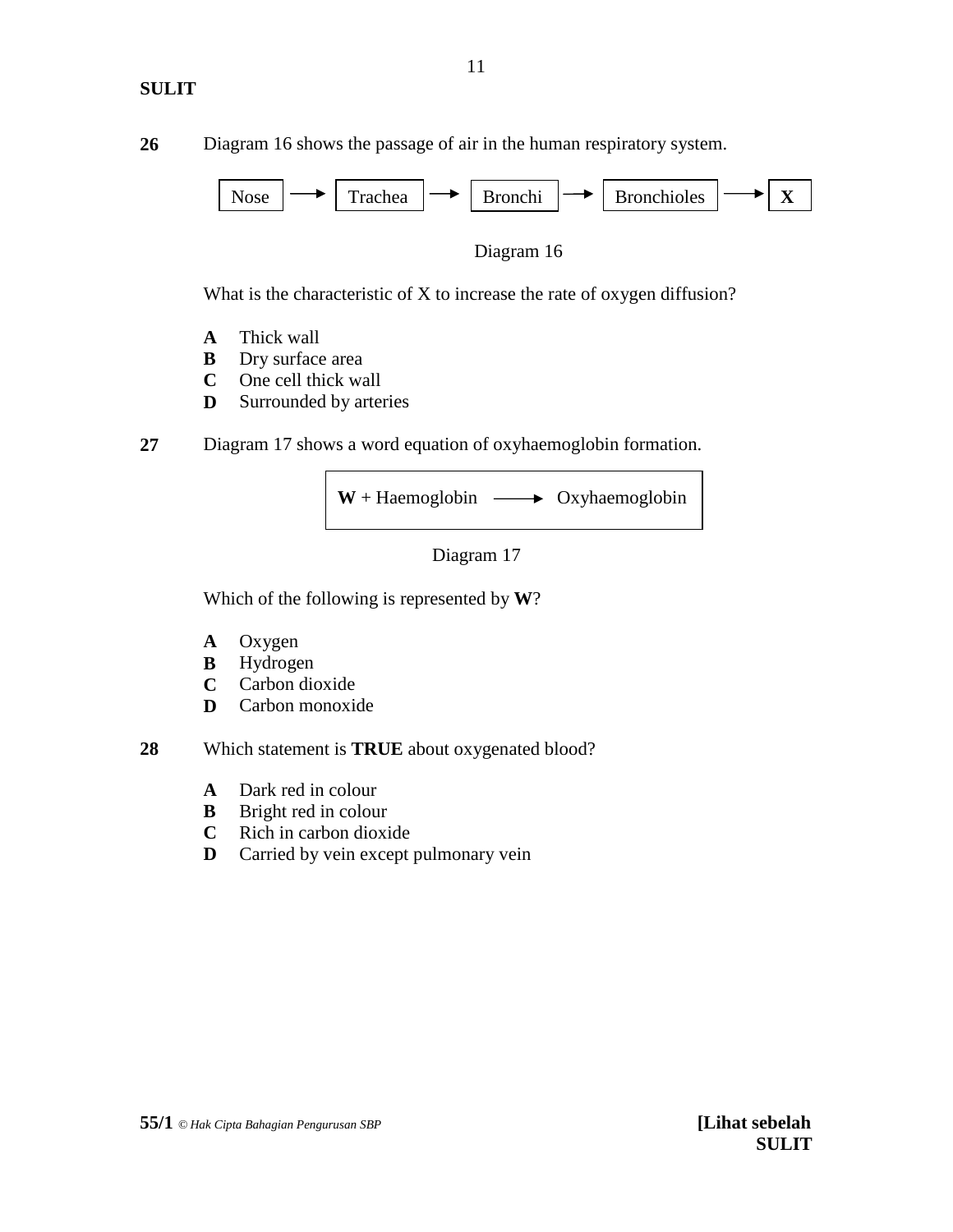**29** Diagram 18 shows one of the excretory organs in human.





What are the excretory products from the organ shown above?

- **A** Only water
- **B** Water and carbon dioxide
- **C** Water, mineral salts and urea
- **D** Water, mineral salts, glucose and urea
- **30** Diagram 19 shows the human reproductive cell.





Which of the following is correctly paired?

|             | Able to move               | Unable to move           |
|-------------|----------------------------|--------------------------|
| B           | Reproduces in testes       | Reproduces in ovary      |
| $\mathbf C$ | Life span up to 24 hours   | Life span up to 72 hours |
| D           | Produces millions in a day | Produces once in 28 days |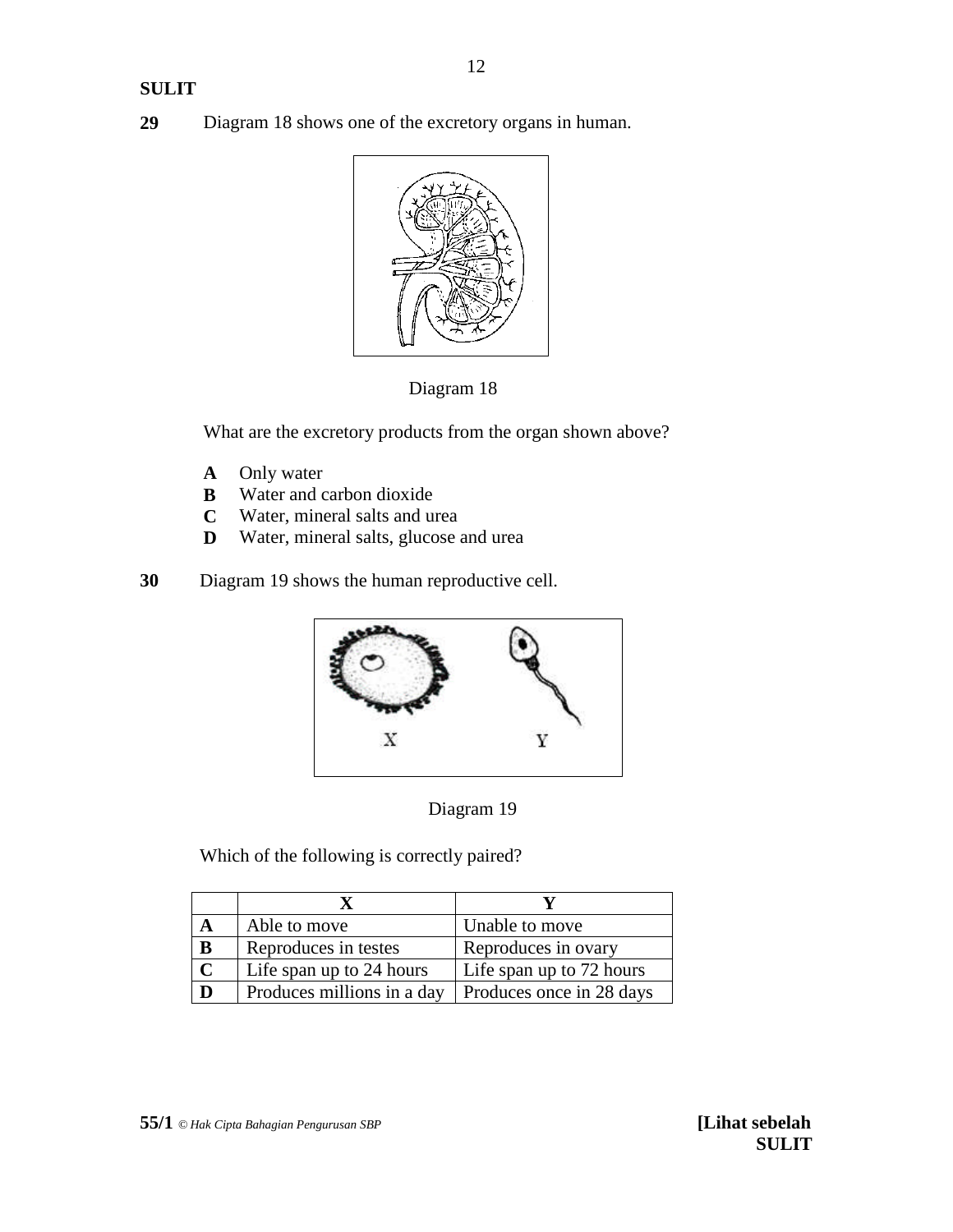**31** Diagram 20 shows about cross pollination.



Diagram 20

Which statement is **TRUE** about the situation happened as shown on Diagram 20?

- **A** Less variety of plants
- **B** More variety of plants
- **C** Involves flowers of the same plant.
- **D** Involves flowers from different plants and different species.
- **32** Mother's breast milk is ideal for a baby because it
	- **A** is rich in fibre.<br>**B** supplies oxyger
	- supplies oxygen to the baby.
	- **C** contains high amount of iron.
	- **D** contains most nutrients needed by baby.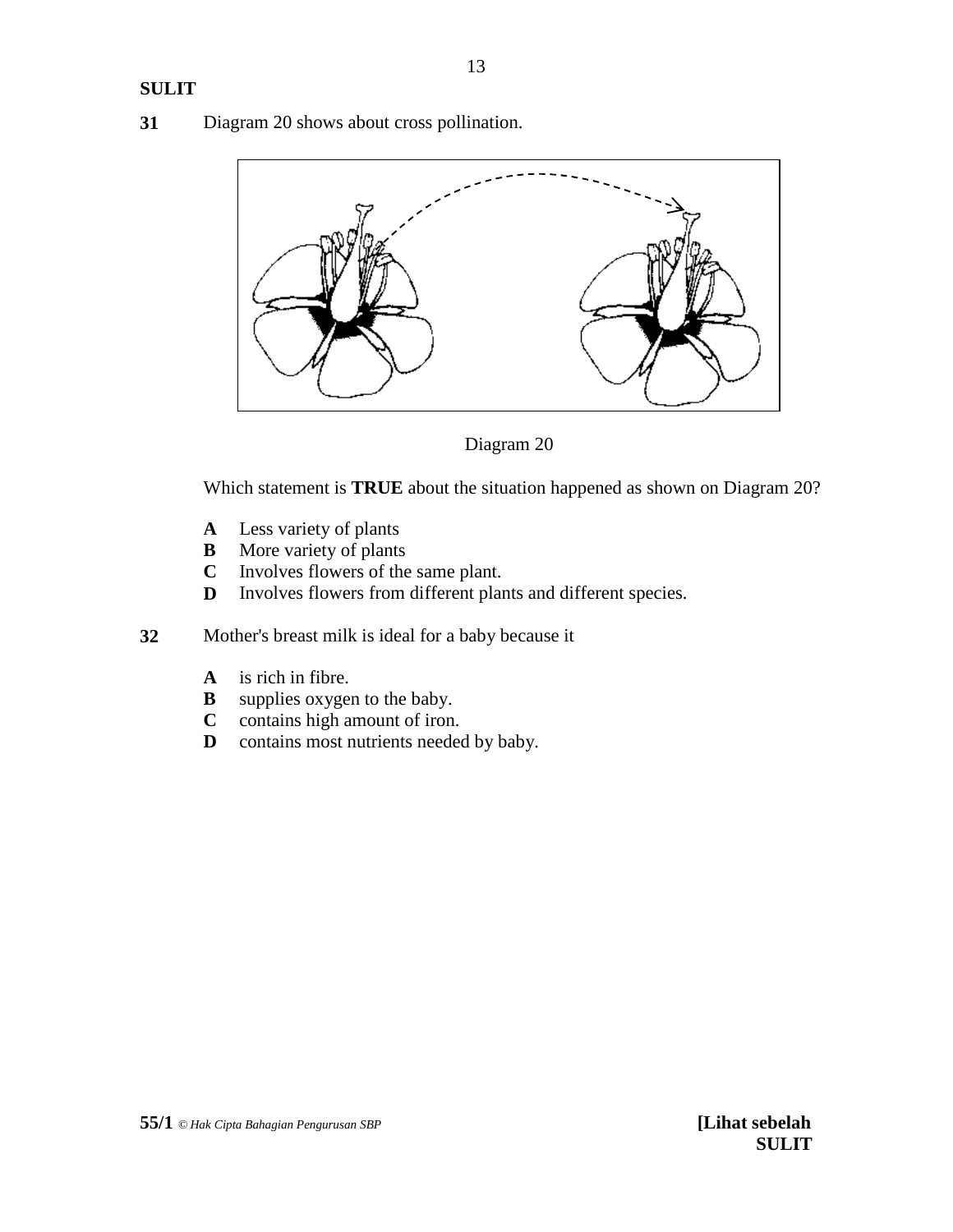**33** Diagram 21 shows the set-up of an experiment to test the property of sand.



What happens to the sand if it continues to be heated over fire?

- **A** It melts.
- **B** It turns black.
- **C** It remains unchanged.
- **D** It decomposes into powder.
- **34** Diagram 22 shows an experiment to investigate the reaction between pieces of clam's shell and dilute hydrochloric acid.



Diagram 22

What are the products of this reaction?

- **A** Calcium hydroxide + Water
- **B** Calcium carbonate + Carbon dioxide
- **C** Calcium oxide + Carbon dioxide + Water
- **D** Calcium chloride + Carbon dioxide + Water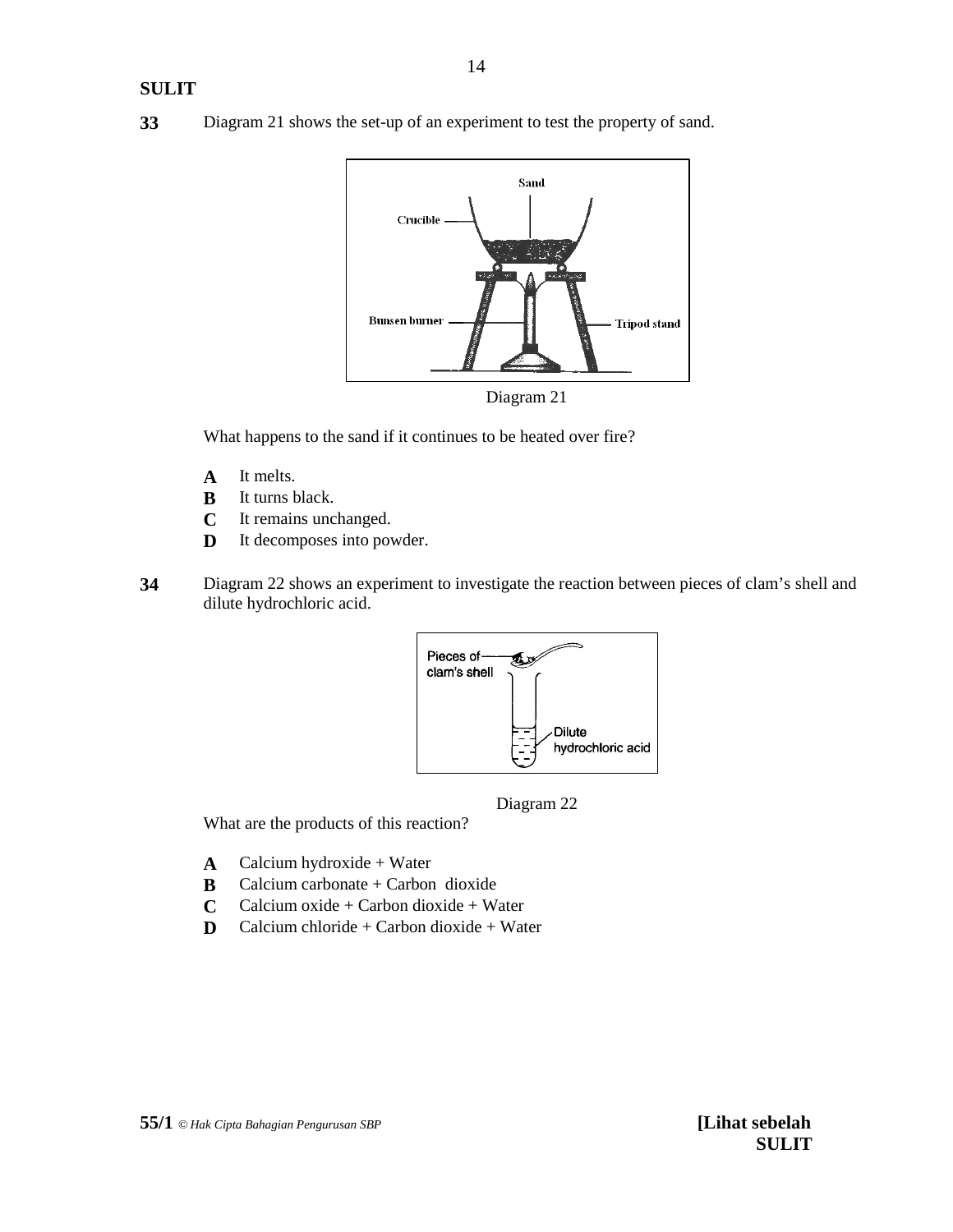**35** Diagram 23 shows a negatively-charged electroscope.



Diagram 23

What happens to the gold leaf when a positively-charged rod is brought near the metal cap?

- **A** There is no change.
- **B** The gold leaf diverges further.
- **C** The divergence of the gold leaf decreases.
- **D** The divergence of the gold leaf increases and then decreases.
- **36** Diagram 24 shows a parallel circuit.



Diagram 24

What is the total resistance of the circuit?

- **A** 3 **B** 6
- **C** 1.5
- **D** 0.67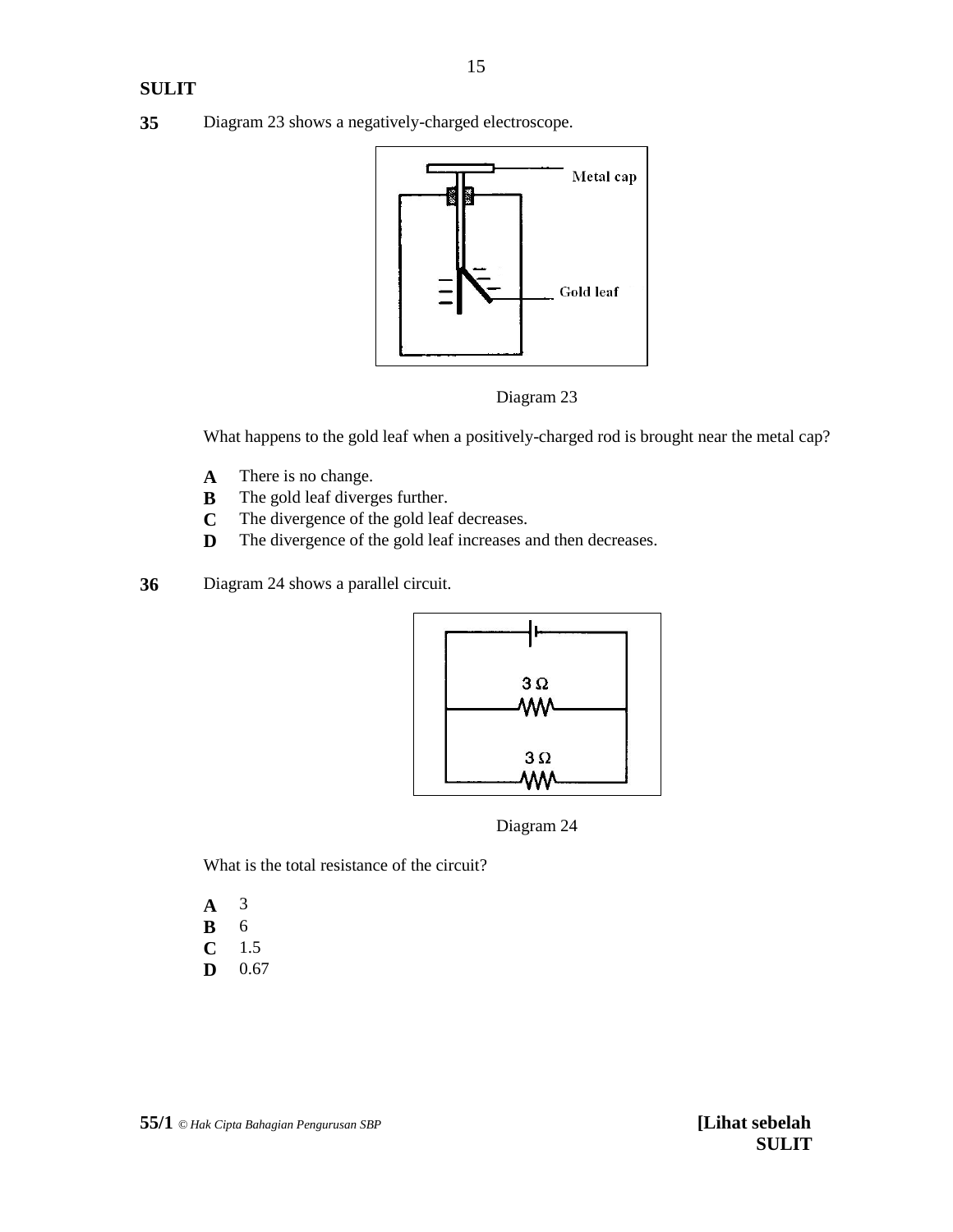



**38** Diagram 25 shows a 3-pin plug.



Diagram 25

Which of the parts labeled **A**, **B**, **C** and **D**, carries current back to the substation?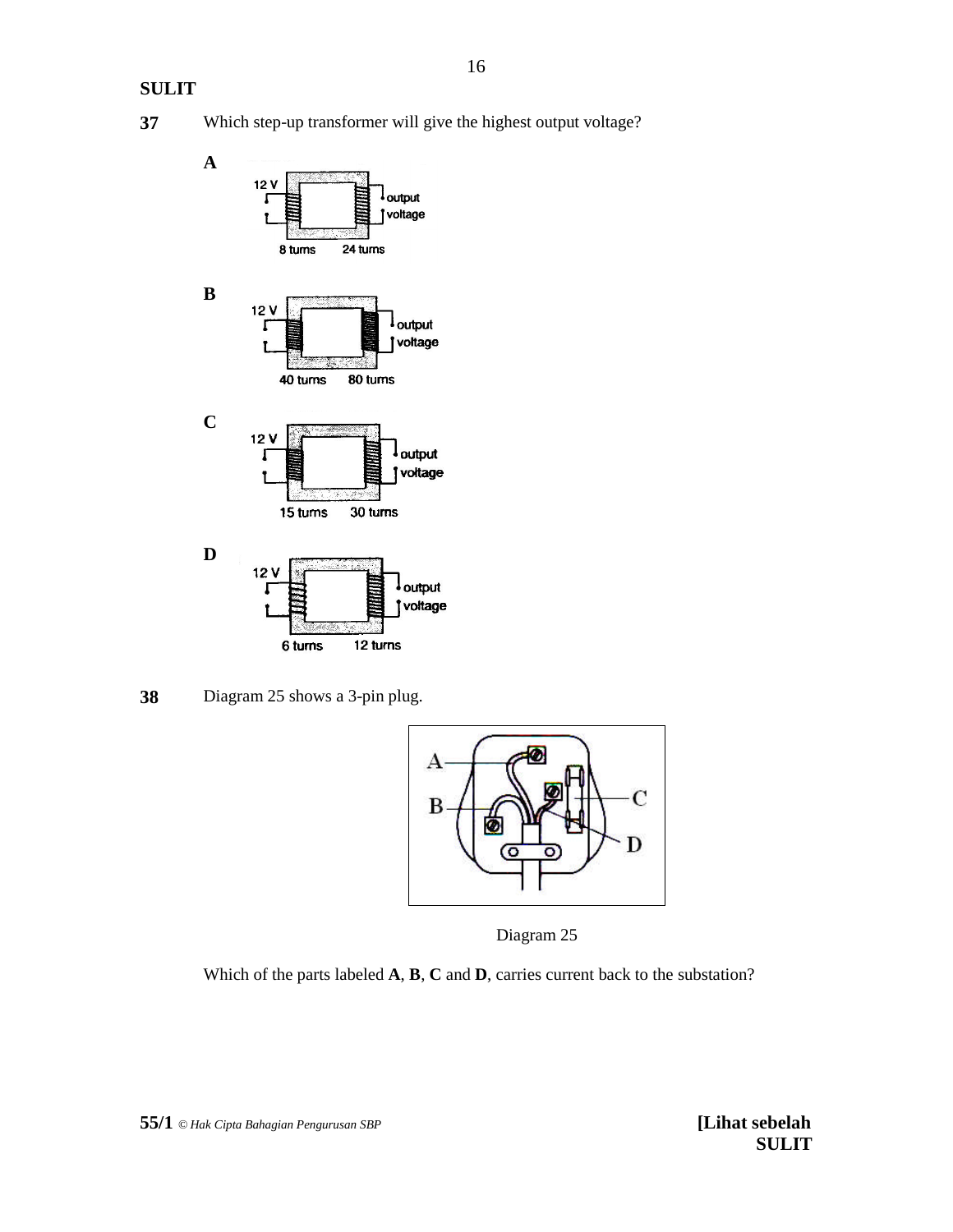**39** Diagram 26 shows the stars and their respective colours.





Which of the following compares their temperatures in **descending** order?

- **A** Red, yellow, white, blue
- **B** Red, white, yellow, blue
- **C** Blue, white, yellow, red
- **D** Blue, yellow, white, red
- **40** What is the nearest galaxy to the Milky Way?
	- **A** Andromeda galaxy
	- **B** Triangulum galaxy
	- **C** Sagittarius dwarf galaxy
	- **D** Canis Major dwarf galaxy

# **END OF QUESTION PAPER**